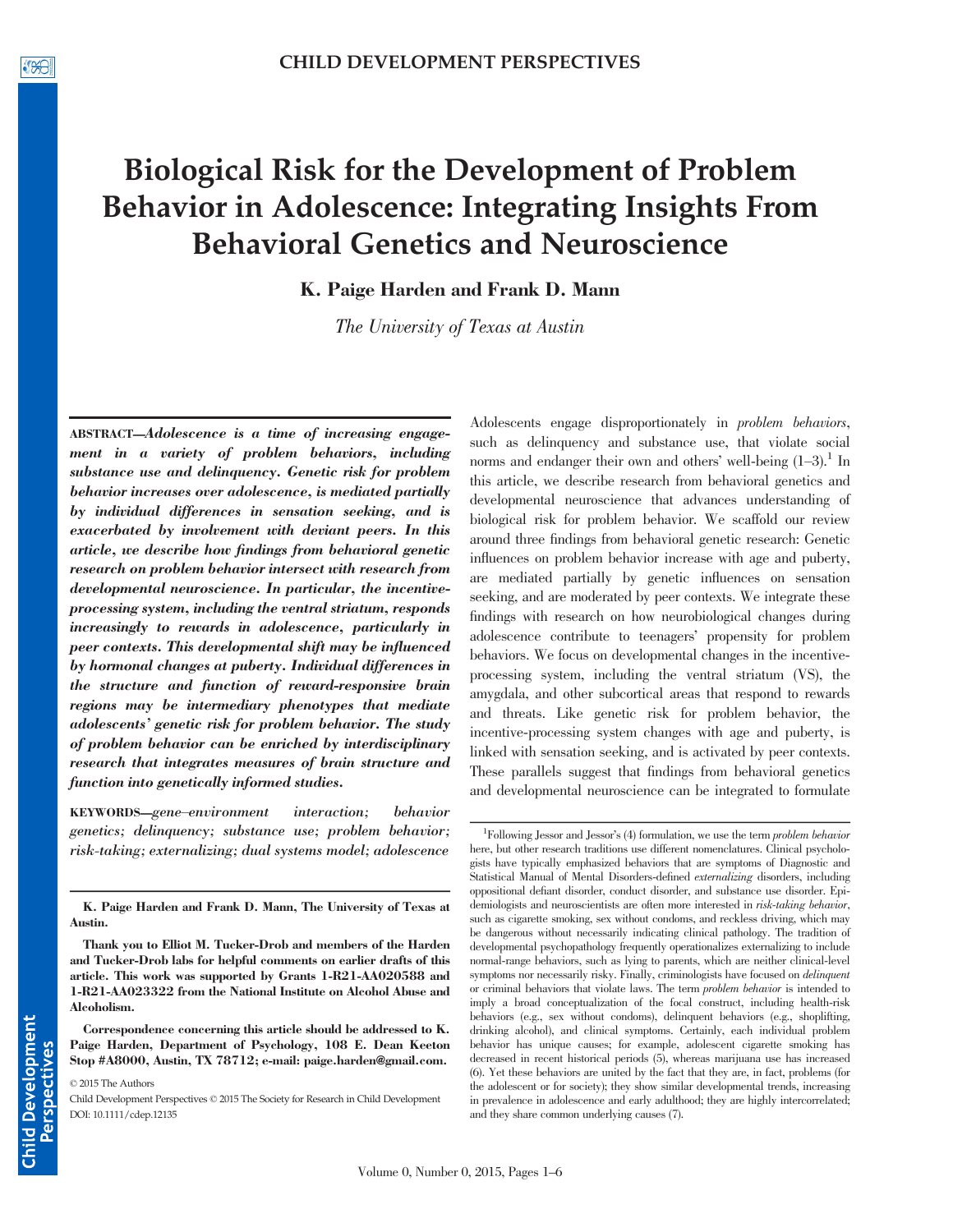

Figure 1. Overview of pathways from genes to problem behavior. Solid arrows represent empirically supported pathways. Dashed arrows represent hypothesized pathways.

Note. Numbers in parentheses refer to studies cited in the references.

hypotheses that can be addressed with interdisciplinary research (see Figure 1).

### THREE FINDINGS FROM BEHAVIOR GENETIC RESEARCH ON PROBLEM BEHAVIOR

## Genetic Influences on Problem Behavior Increase With Age and Puberty

Average levels of problem behavior increase from childhood to adolescence (1, 3) and genetic influences on problem behavior also increase during this time. Genetic influences on rule-breaking behavior (e.g., property crime) increase from approximately  $20\%$  at age 10 to  $80\%$  at age 15 (8), a finding that has been replicated in four independent studies (9, 10). In late adolescence, many forms of problem behavior are highly heritable, with genes accounting for more than 80% of the variance in a common latent factor linking antisocial behaviors, drug and alcohol use, and personality disinhibition (11).

The age span during which genetic influences on problem behavior increase most rapidly (10–15 years) coincides with puberty, suggesting that genetic influences on problem behavior may be activated by pubertal development rather than (or in addition to) chronological age. Supporting this hypothesis, we recently found that genetic influences on rule-breaking forms of delinquency were moderated by pubertal status, even after controlling for age (12). In contrast, age did not moderate genetic influence on delinquency after controlling for pubertal status.

How might genetic risk for problem behavior be influenced by puberty? One possibility is that the relevant genes influence the timing or tempo of pubertal development itself. In a nationally representative study of adolescent twin girls (13), genetic predispositions toward earlier pubertal development contributed to higher risk for delinquency. Moreover, hormonal changes associated with puberty may activate genes that were not expressed in childhood. During puberty, average levels of gonadal (testosterone, progesterone, estradiol) and adrenal dehydroepiandrosterone and dehydroepiandrosterone-sulfate. (DHEA and DHEA-S) hormones increase in males and females. These hormones bind to DNA-transcription factors that are distributed throughout the central nervous system and can thus affect gene expression directly (14). Finally, genetic influences on problem behavior may be amplified via transactions with environmental contexts (15). For example, regardless of age, adolescents who are more physically developed affiliate with older and more deviant peers (16). These peer influences, in turn, might influence problem behavior reciprocally, setting up a positive feedback loop that amplifies initial genetically influenced differences.

## Genetic Influences on Problem Behavior Are Mediated by Sensation Seeking

Genetic influences on problem behavior increase during adolescence, but it is unclear which genes are involved or how these genetic differences translate into differences in problem behavior. One way to parse the causal chain between genotype and a complex phenotype, such as problem behavior, is to conduct a behavior genetic study that tests whether genetic influences on the complex phenotype are accounted for by genetic influences on a more basic, biologically proximate phenotype that is hypothesized to be intermediary. This study design can delineate complex pathways between genes and behavior by testing intermediary phenotypes at varying levels of analysis, from brain structure (e.g., white matter density) to brain function (e.g., VS activity) to component psychological process (e.g., selective attention) to personality trait (e.g., novelty seeking) and, finally, to behavior.

In studies using this type of behavioral genetic design, the personality trait of *sensation seeking* is a key psychological mediator of genetic influences on problem behavior. Sensation seeking the tendency to prefer and seek novel and thrilling sensations and experiences—correlates phenotypically with many forms of problem behavior (17). At the population level, average levels of sensation seeking increase from childhood to middle adolescence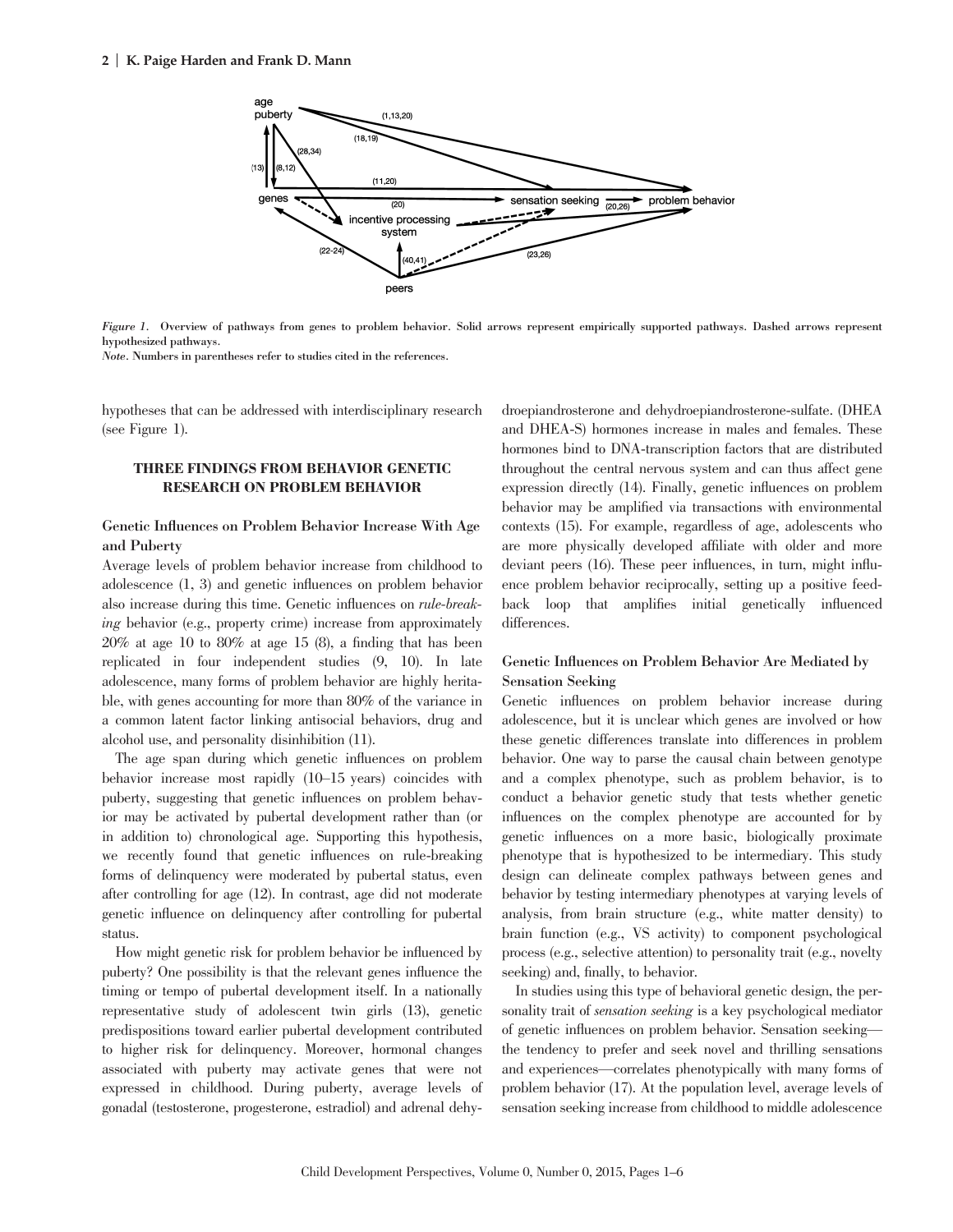(i.e., around 16 years old), a developmental trend that mirrors increases in problem behavior at this time (18). In some studies, average levels of sensation seeking are associated more closely with pubertal development than with chronological age  $(19)$ . Moreover, twin and family studies suggest that the same genes that influence sensation seeking also influence problem behavior. In a nationally representative study of adolescent twins and siblings ages 10 to 16, individual differences in the rate of increase in sensation seeking were due overwhelmingly to genetic differences ( $h^2 \sim 80\%$ ). These genetic influences on sensation seeking accounted for nearly half (43%) of the genetic variance in change in adolescents' delinquent behavior (20). Finally, research using measured DNA (21) provides convergent evidence that genes influencing problem behavior are also relevant for sensation seeking. In this study (21), a polygenic risk score that was constructed from a genome-wide association study of externalizing disorders in adults predicted a small but significant percentage of variance in self-reported impulse control and sensation seeking in adolescents.

## Genetic Influences on Problem Behavior Are Moderated by Peer Relationships

Genes account for approximately 80% of the variation in problem behavior by late adolescence. However, this heritability estimate is a population average that masks potential variability in the strength of genetic influences on problem behavior in different environmental contexts—a Gene  $\times$  Environment interaction. One of the most consistently replicated Gene  $\times$ Environment interaction effects is the moderating effect of peer contexts: Genetic influences on problem behavior are amplified among teenagers who have more deviant peers. This pattern is evident whether examining best friends or peer groups; whether using adolescents' perceptions of their peers or peers' own self-report behavior; and whether the key outcome is nonsubstance-related delinquent behavior, alcohol use, or other forms of substance use (22–24). Convergent evidence for the importance of Gene  $\times$  Peer interactions has been found using diverse methods, including twin/family studies (e.g., 23), candidate genes (e.g., 24, 25), and polygene methods that aggregate measured genetic risk across the entire genome (e.g., 21). Consistent with the hypothesis that part of the genetic risk for problem behavior is mediated through sensation seeking, the correlation between peer deviance and one's own delinquent behavior is amplified among adolescents who report high levels of sensation seeking (26).

#### ADOLESCENT NEURODEVELOPMENT AND THE EMERGENCE OF PROBLEM BEHAVIOR

As we have described, genetic influences on problem behavior increase with age and puberty, are partially mediated by sensation seeking, and are moderated by peer relationships. At the same time, neuroscience research has begun to elucidate how adolescent-typical patterns of neurodevelopment may heighten teenagers' propensity for problem behavior. Behavioral genetic research and neuroscience research intersect at several points, particularly on the roles of puberty and peers.

#### The Dual Systems Model

According to the dual systems model of adolescent neurodevelopment (27), the escalation of risk-taking behavior in adolescence results from asynchronous development in two brain systems. First, the incentive-processing system, including the VS, amygdala, and orbitofrontal cortex, undergirds processing of motivational and affective information, including information about potential rewards. Second, the cognitive control system, including the prefrontal cortex and anterior cingulate cortex, is involved in self-regulation, planning, and impulse control. The cognitive control system undergoes protracted development through adolescence and young adulthood, whereas the incentive-processing system becomes more responsive in early and middle adolescence. For example, white matter volume—which reflects increasing myelination, a process that allows signals to be conducted through the brain more rapidly and reliably—continues to increase throughout adolescence and young adulthood, particularly in tracts relevant for high-level cognitive control (28). At the same time, adolescents show stronger VS activation in a variety of reward paradigms than children or adults, and VS activation correlates positively with risk-taking and preference for immediate rewards in laboratory tasks, as well as with self-reported problem behavior (reviewed in 28, 29). This neurobiological maturity gap may underlie age group differences in risky and socially deviant behavior, with adolescents more prone to problem behavior than either children (for whom the incentive-processing system is less active, so they are less sensitive to the potential rewards of problem behavior) or adults (for whom the cognitive control system is more mature, so they can more effectively anticipate the potential adverse consequences of problem behavior).

#### Puberty and the Incentive-Processing System

The hormonal changes of puberty may be particularly important for the development of the incentive-processing system. Among young adults, both naturally occurring individual differences in testosterone and experimental administrations of testosterone correlate with reward seeking on the Iowa Gambling Task (IGT; 30, 31); performance on the IGT, in turn, is associated with sensation seeking (32, 33). Higher testosterone levels are also associated with greater reward-related VS activation in both adolescent boys and girls (34), and testosterone administration causes higher VS activation in response to rewards among adults (35). Longitudinal increases in testosterone in early adolescence are also associated with increased activation in response to threat cues in both the amygdala and the striatum, which may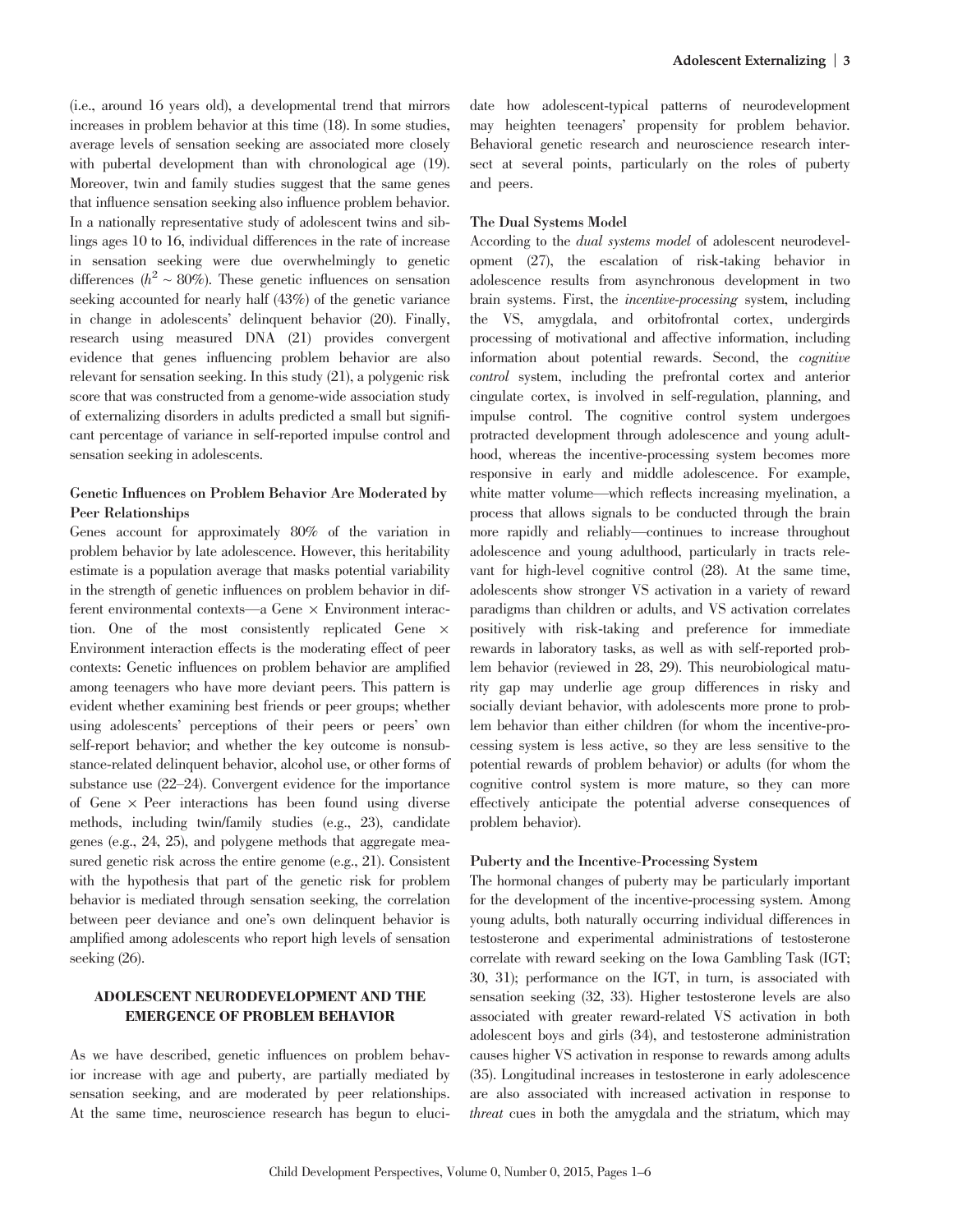contribute to adolescents finding ostensibly dangerous situations thrilling and rewarding (36).

#### Peers and the Incentive-Processing System

The incentive-processing system in adolescents is sensitive to peer environments. Adolescents prefer smaller, more immediate monetary rewards to larger, delayed rewards when they are with peers of the same age (37). The same brain regions (including the VS) that respond to monetary rewards also respond to social stimuli, such as attaining higher social status, receiving positive social feedback, or viewing attractive faces (38, 39). Among adolescents, the presence of peers increases responsiveness of the VS to reward (40, 41). This effect of peer presence is not observed among adults, consistent with the idea that adolescence is a distinct developmental period of elevated sensitivity to social stimuli (40). Moreover, this neural peer effect correlates with risk-taking on a simulated driving task and with selfreported resistance to peer influence (40). Neural responses to peers vary by age and gender, with older female adolescents showing pronounced activity in the VS when they think about being evaluated by socially desirable peers (42). Thus, peer contexts both exacerbate genetic risk for problem behavior and activate neurobiological systems implicated in the rise of problem behavior typical for this age group.

## Intersections Between Behavioral Genetic and

#### Neuroscience Research

In summary, based on the behavior genetic and neuroscience findings we have reviewed thus far, average levels of problem behavior, sensation seeking, and reactivity of the incentive-processing system increase during adolescence and are linked with pubertal development. In addition, genetic influences on problem behavior increase with adolescents' age and pubertal development, and are mediated by sensation seeking. Finally, peer relationships moderate the influence of genes and of sensation seeking on problem behavior, and activate the incentive-processing system. Considering these findings together, we propose a model (see Figure 1) in which genetically influenced individual differences in the structure and function of the incentive-processing system emerge at puberty and widen over adolescence. According to our model, these individual differences in neurodevelopment are also predicted to mediate genetic influences on sensation seeking and ultimately on problem behavior.

Although the studies we have described are consistent with our model, testing these hypotheses directly requires studies that simultaneously examine the links among genes, individual differences in brain structure and function, psychological functioning, and actual behavior. At least one candidate gene study has attempted to link measured genetic polymorphisms, imaging measures of brain activity, and problem behavior (43). In that study, adolescents who used illicit substances had significantly greater activity in the right insula and right anterior cingulate when successfully inhibiting responses on a stop-signal task; this right frontal network, in turn, was significantly associated with a polymorphism in SLC6A2, which codes for the norepinephrine transporter. However, the effect size for this single polymorphism was small  $(R^2 \sim 1\%)$  and has not yet been replicated. Additional interdisciplinary research that integrates measures of neurobiology into genetic studies (including both quantitative and molecular genetic designs) is needed.

#### LOOKING AHEAD AT INTERDISCIPLINARY RESEARCH

Researchers are increasingly interested in interdisciplinary studies that combine genetic and neuroimaging data (e.g., 44). Although quite demanding in terms of sample size, twin and family designs that incorporate measures of brain structure and function (e.g., 45) may be particularly valuable. In initial results from twin studies, some individual differences in brain structure and function are highly heritable. For example, gray matter density in the amygdala (which is involved in the incentive-processing system) is substantially heritable  $(h^2 = .80)$  at the onset of puberty (46), and by adulthood, the heritability of frontal lobe volumes (which are involved in cognitive control) exceeds 90% (47). However, these studies have examined the heritability of phenotypes at a single level of analysis (e.g., brain structure); multivariate twin designs that measure phenotypes that traverse many levels of analysis (e.g., VS activity, sensation seeking, and problem behavior) are needed to test whether these phenotypes are influenced by the same underlying genetic polymorphisms.

Additionally, longitudinal genetically informative designs can answer critical questions about the direction of causation between neurobiological correlates and problem behaviors. Such questions are salient given that problem behavior often involves substance use, and cross-sectional designs provide little information about whether a structural or functional correlate represents an endogenous risk or is a consequence of exposure to substances. More generally, although ostensibly focused on understanding the development of problem behaviors in adolescence, much of the research we have described has been cross-sectional rather than longitudinal. As Loth and colleagues (48) commented, "adolescence-specific maturational growth curves, rather than adult norms, need to be considered when assessing individual differences" (p. 437).

Researchers should take a multivariate approach that considers both unity and diversity in the neurobiological and genetic underpinnings of problem behaviors. Illustrating the utility of a multivariate approach, a recent imaging study of 14- to 16-yearolds examined correlates of a general factor representing common variance across attention deficit hyperactivity disorder, conduct disorder, and symptoms of substance use, as well as unique correlates of behavioral subtypes. Sensation seeking and neural activity while anticipating a reward were associated uniquely with substance use, whereas the general factor was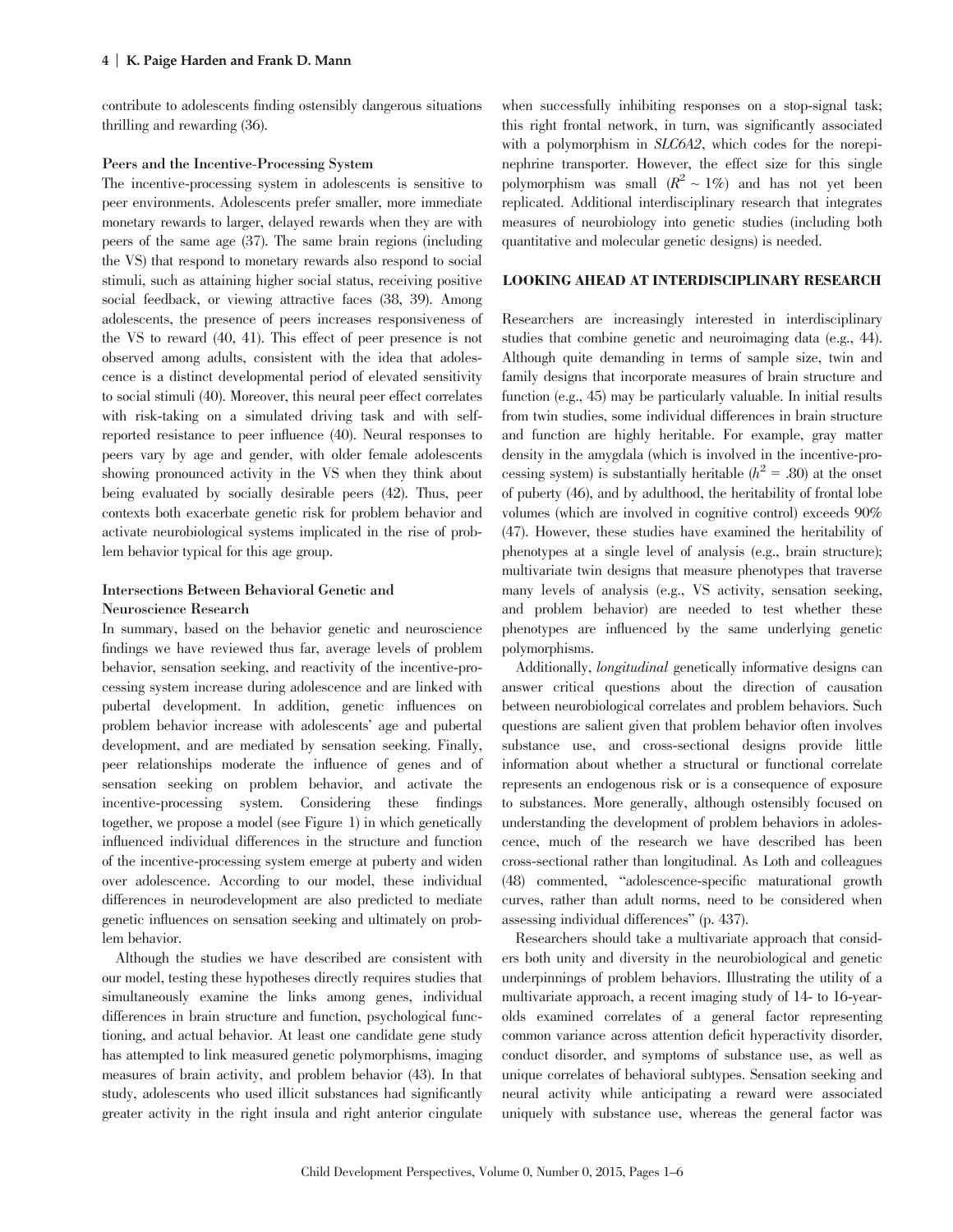associated with impulsivity and neural activity during response inhibition (49). However, no study has yet investigated this topic using a longitudinal design that can test whether individual differences in neurobiological *change* are associated uniquely with some forms of problem behavior but not others.

Finally, even rats show heritable individual differences in risk-taking behavior (50). This cross-species consistency suggests that the biological changes characteristic of adolescence have evolved to serve an adaptive purpose—to motivate exploration and separation from caregivers. Adolescents with genetic or neurobiological characteristics associated with problem behavior could engage in forms of risk-taking that are socially sanctioned or even prosocial. Yet the positive trajectories of biologically "at risk" teenagers, as well as the environmental opportunities and individual characteristics that foster prosocial risk-taking, are poorly understood. Addressing this question will stimulate a broader consideration of how the unique characteristics of teenagers can be leveraged to maximize healthy outcomes for themselves and for society as a whole.

#### **REFERENCES**

- 1. Loeber, R., & Farrington, D. P. (2014). Age-crime curve. In G. Bruinsma & D. Weisburg (Eds.), Encyclopedia of criminology and criminal justice (pp. 12–18). New York, NY: Springer.
- 2. McGue, M., & Iacono, W. G. (2005). The association of early adolescent problem behavior with adult psychopathology. American Journal of Psychiatry, 162, 1118–1124.
- 3. Swendsen, J., Burstein, M., Case, B., Conway, K. P., Dierker, L., He, J., & Merikangas, K. R. (2012). Use and abuse of alcohol and illicit drugs in U.S. adolescents: Results of the National Comorbidity Survey-Adolescent Supplement. Archives of General Psychiatry, 69, 390–398.
- 4. Jessor, R., & Jessor, S. L. (1977). Problem behavior and psychosocial development: A longitudinal study of youth. New York, NY: Academic Press.
- 5. Miech, R., & Koester, S. (2012). Trends in U.S., past-year marijuana use from 1985 to 2009: An age-period-cohort analysis. Drug and Alcohol Dependence, 124, 259–267.
- 6. Midlöv, P., Calling, S., Sundquist, J., Sundquist, K., & Johansson, S. E. (2014). The longitudinal age and birth cohort trends of smoking in Sweden: A 24-year follow-up study. International Journal of Public Health, 59, 243–250.
- 7. Iacono, W. G., Malone, S. M., & McGue, M. (2008). Behavioral disinhibition and the development of early-onset addiction: Common and specific influences. Annual Review of Clinical Psychology, 4, 325–348.
- 8. Burt, S. A., & Neiderhiser, J. M. (2009). Aggressive versus nonaggressive antisocial behavior: Distinctive etiological moderation by age. Developmental Psychology, 45, 1164–1176.
- 9. Burt, S. A., & Klump, K. L. (2009). The etiological moderation of aggressive and nonaggressive antisocial behavior by age. Twin Research and Human Genetics, 12, 343–350.
- 10. Burt, S. A. (2014). Evidence for meaningful etiological distinctions within the broader construct of antisocial behavior. In S. H. Rhee &

A. Ronald (Eds.), Behavior genetics of psychopathology (pp. 99– 119). New York, NY: Springer.

- 11. Krueger, R. F., Hicks, B. M., Patrick, C. J., Carlson, S. R., Iacono, W. G., & McGue, M. (2002). Etiologic connections among substance dependence, antisocial behavior, and personality: Modeling the externalizing spectrum. Journal of Abnormal Psychology, 111, 411–424.
- 12. Harden, K. P., Patterson, M. W., Briley, D. A., Engelhardt, L. E., Kretsch, N., & Mann, F. D., ... Tucker-Drob, E. M. (2015). Developmental changes in genetic and environmental influences on rulebreaking and aggression: Age and pubertal development. Journal of Child Psychology and Psychiatry. Advance online publication. doi[:10.1111/jcpp.12419](http://dx.doi.org/10.1111/jcpp.12419)
- 13. Harden, K. P., & Mendle, J. (2012). Gene-environment interplay in the association between pubertal timing and delinquency in adolescent girls. Journal of Abnormal Psychology, 121, 73–87.
- 14. Witt, E. D. (2007). Puberty, hormones, and sex differences in alcohol abuse and dependence. Neurotoxicology and Teratology, 29, 81–95.
- 15. Tucker-Drob, E. M., Briley, D., & Harden, K. P. (2013). Genetic and environmental influences on cognition across development and context. Current Directions in Psychological Science, 22, 349–355.
- 16. Ge, X., Brody, G. H., Conger, R. D., Simons, R. L., & Murry, V. M. (2002). Contextual amplification of pubertal transition effects on deviant peer affiliation and externalizing behavior among African American children. Developmental Psychology, 38, 42–54.
- 17. Newcomb, M. D., & McGee, L. (1991). Influence of sensation seeking on general deviance and specific problem behaviors from adolescence to young adulthood. Journal of Personality and Social Psychology, 61, 614–628.
- 18. Harden, K. P., & Tucker-Drob, E. M. (2011). Individual differences in the development of sensation seeking and impulsivity during adolescence: Further evidence for a dual systems model. Developmental Psychology, 47, 739–746.
- 19. Martin, C. A., Kelly, T. H., Rayens, M. K., Brogli, B. R., Brenzel, A., Smith, W. J., & Omar, H. A. (2002). Sensation seeking, puberty, and nicotine, alcohol, and marijuana use in adolescence. Journal of the American Academy of Child & Adolescent Psychiatry, 41, 1495– 1502.
- 20. Harden, K. P., Quinn, P. D., & Tucker-Drob, E. M. (2012). Genetically influenced change in sensation seeking drives the rise of delinquent behavior during adolescence. Developmental Science, 15, 150–163.
- 21. Salvatore, J. E., Aliev, F., Bucholz, K., Agrawal, A., Hesselbrock, V., Hessselbrock, M., ... Dick, D. M. (2015). Polygenic risk for externalizing disorders: Gene-by-development and gene-by-environment effects in adolescents and young adults. Clinical Psychological Science, 3, 189–201.
- 22. Brendgen, M. (2012). Genetics and peer relations: A review. Journal of Research on Adolescence, 22, 419–437.
- 23. Harden, K. P., Hill, J. E., Turkheimer, E., & Emery, R. E. (2008). Gene-environment correlation and interaction in peer effects on adolescent alcohol and tobacco use. Behavior Genetics, 38, 339– 347.
- 24. Latendresse, S. J., Bates, J. E., Goodnight, J. A., Lansford, J. E., Budde, J. P., Goate, A., ... Dick, D. M. (2011). Differential susceptibility to adolescent externalizing trajectories: Examining the interplay between CHRM2 and peer group antisocial behavior. Child Development, 82, 1797–1814.